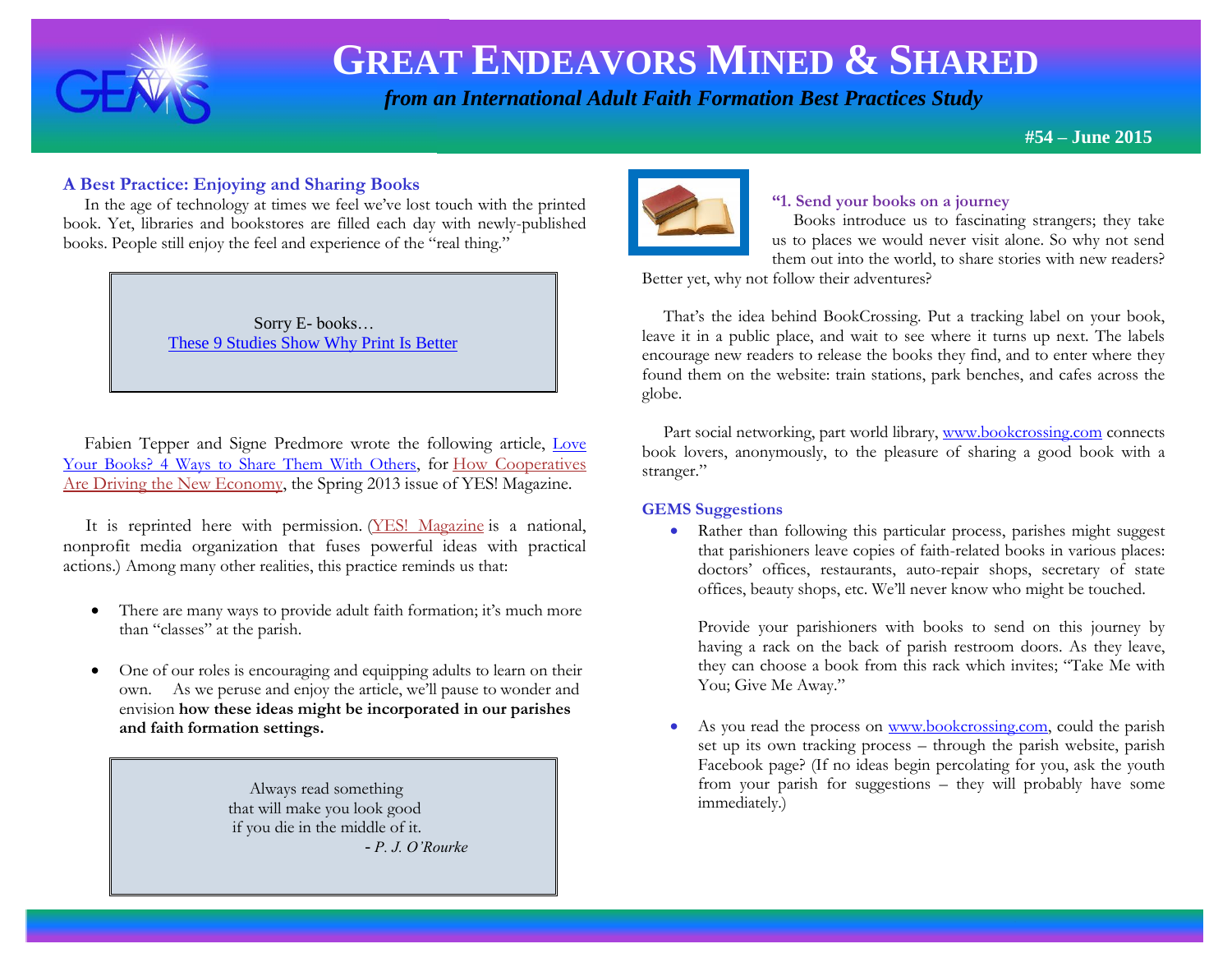



#### **"2. Make your library mobile**

 Most public libraries make a point of giving away books that have been withdrawn from circulation. But two Portland women have a new spin on library outreach with Street Books, their bicycle-powered mobile library. Using what looks like an ice cream cart, Street Books brings a fresh rotation of great

books to people who live in Portland's streets and parks. Patrons do not need to provide an ID or proof of address, and they return their books on an honor system. Readers are invited to submit book reviews and share stories from the road o[n streetbooks.org.](http://streetbooks.org/)

 Mobile libraries vary according to the countries they're found in. The coastal town of Port Philip, Australia, keeps a lending wheelbarrow traveling down its beach during summer months. In Colombia, grade school teacher Luis Soriano brings a children's library to remote villages on the backs of his two donkeys, Alfa and Beto. His Biblioburro project serves children inland from the Caribbean coast, and the idea has been adopted in other regions of Colombia."

#### **GEMS Suggestions**

- When your local area has a craft fair, a festival, a special event, might the parish rent a table with give-away books? (Design the "table" in the same theme as the event or locale, e.g. a sailboat.)
- Might you take a mobile library to rehab facilities and senior citizen and assisted living facilities?
- Invite the parish evangelization committee to brainstorm ways to make books mobile throughout the community.
- At the beginning of Advent and Lent, many publishers provide us with meaningful reflection booklets for the season. Parishes could purchase twice the number needed. Invite parishioners to mail their second copy to a relative or friend who would welcome it.
- In addition to making these seasonal booklets available for parishioners, invite a group of parishioners to become a Mobile Library Team and take copies of these booklets to various people and locales in the community.

 It is what you read when you don't have to that determines what you will be when you can't help it. *– Oscar Wilde*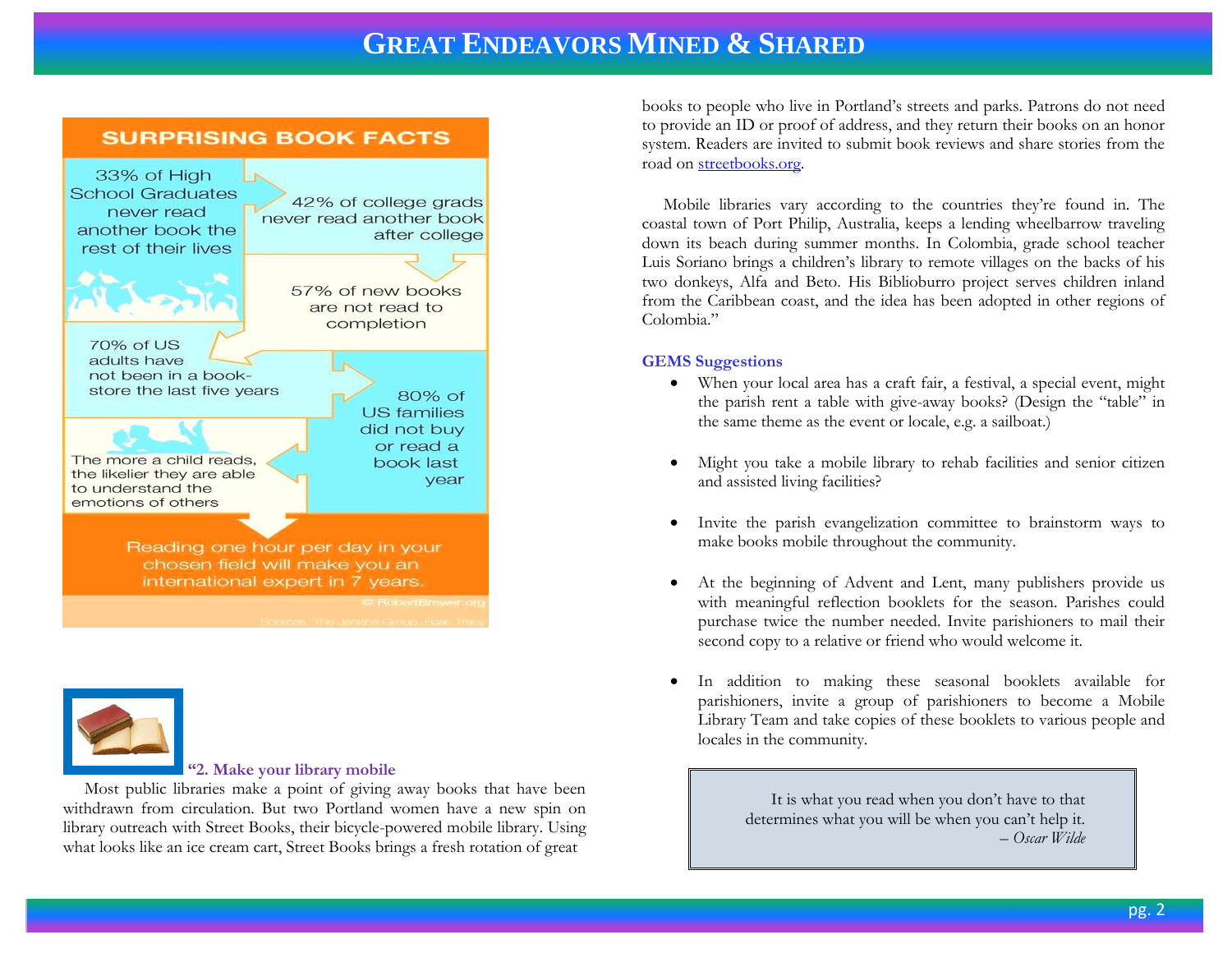

#### **"3. Build a tiny library**

 The Little Free Library movement inspires bibliophiles to plant bookshelves in unexpected places: on front lawns, city sidewalks, against tree trunks and beside bus shelters. These colorful handmade libraries, as small as mailboxes or as large as vending machines, invite neighbors and passersby to browse and borrow, lend, and linger. Some of the boxes are rustic, while others are whimsical. Some repurpose containers like newspaper dispensers or reuse materials like old license plates. Many are supplied with a reading bench, and all are free to anyone. No check-outs required.



 Todd Bol built the first of these libraries in Wisconsin as a tribute to his late mother, a librarian. People loved it, so Bol and a friend started a web site, [www.littlefreelibrary.org,](http://www.littlefreelibrary.org/) to help people build their own libraries. Aspirants can find instructions on building, weatherproofing, and mounting libraries. They can also read about the movement's goals: to promote literacy, the love of reading, and a sense of community. And to build more than 2,510 (tiny) libraries around the world—more than Andrew Carnegie!"

#### **GEMS Suggestions**

- Invite the woodworkers and crafters in your parish to build Little Free Libraries for placement throughout your region.
- Might you use decorated newspaper dispensers and place them throughout your community – to distribute your parish (or vicariate – deanery – regional) bulletins?

Books are the plane, and the train, and the road. They are the destination, and the journey. They are home. *– Anna Quindlen*



### **"4. Have a book exchange party**

 Introduce friends to good books, and each other, by throwing a book exchange party. Set the tone with party decorations and treats on a literary theme: giant letters, book banners, quotation cakes. Ask guests to bring a wrapped book to exchange. The names of givers and recipients are picked out of a hat, and the book swap, which can involve several exchanges, begins.

 Talking about books provides an icebreaker at parties for adults. And a simple book exchange for children (bring one, take one) is a break from the usual emphasis on presents and party favors."

#### **GEMS Suggestions**

 Invite the recipients, as they read, to write their notes, comments, feelings and questions in the margins of the book. After several weeks host another book exchange party, this time inviting each person to wrap the book they have just read. A new person will receive the book along with the profound thoughts of the previous reader.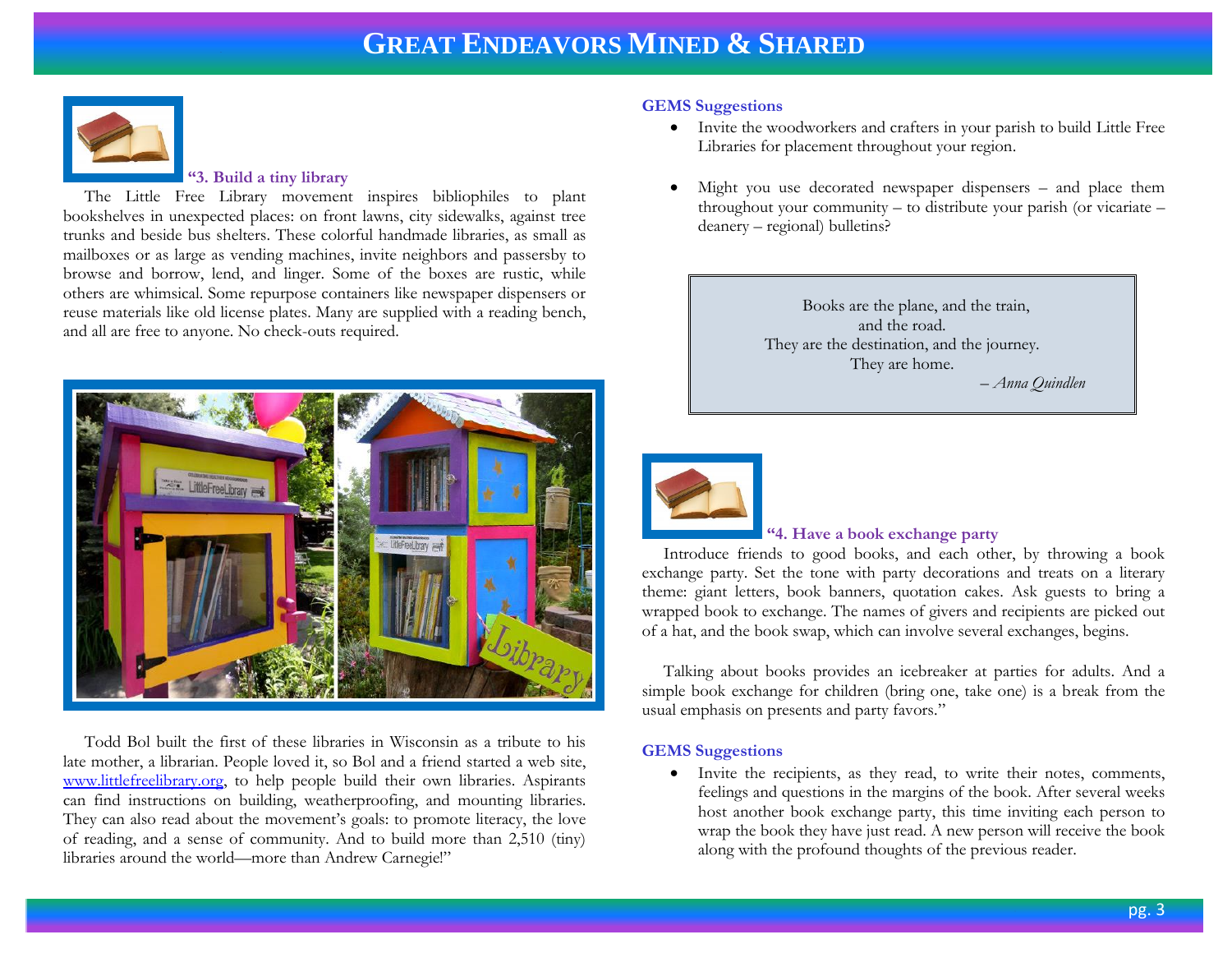- In addition to these parties (at the parish or in homes), can parishes highlight books in their bulletin and/or on their website?
- Have a book exchange party in which the guests also bring books to donate to a local women's shelter or homeless shelter.

As you read this article [\(Lacuna: a Pop-Up Library Made From Books\)](http://www.shareable.net/blog/meet-lacuna-a-pop-up-library-made-from-books), dream:

- How might you do something like this (perhaps on a smaller basis) at your parish?
- Might you encourage your library or local organization in the community to do something like this?



#### **Some Resources**

 As you dream and vision the various ways of suggesting/using/providing books for your parishioners, a few resources that might help:

- [America Magazine](http://americamagazine.org/sections/books) provides book reviews throughout the year.
- [US Catholic](http://www.uscatholic.org/topics/reviews) provides reviews in the magazine and online, often choosing a book of month for book club discussions.
- Often NCR provides suggestions for [summer reading.](http://ncronline.org/news/art-media/10-summer-books-are-not-about-pope-francis)
- Each year [Spirituality & Practice](http://www.spiritualityandpractice.com/books/features.php?id=26449) suggests the best spiritually literate books of that year.

#### **Two Related Ideas**

 This article, [Beach Libraries](http://www.huffingtonpost.com/2014/07/14/beach-libraries_n_5574726.html?ncid=fcbklnkushpmg00000063), relates a growing trend from around the world.



 Beachfront libraries are popping up on shorelines throughout the world. Forget your book? Go grab a replacement. Finished your latest read? No worries, many choices await you.